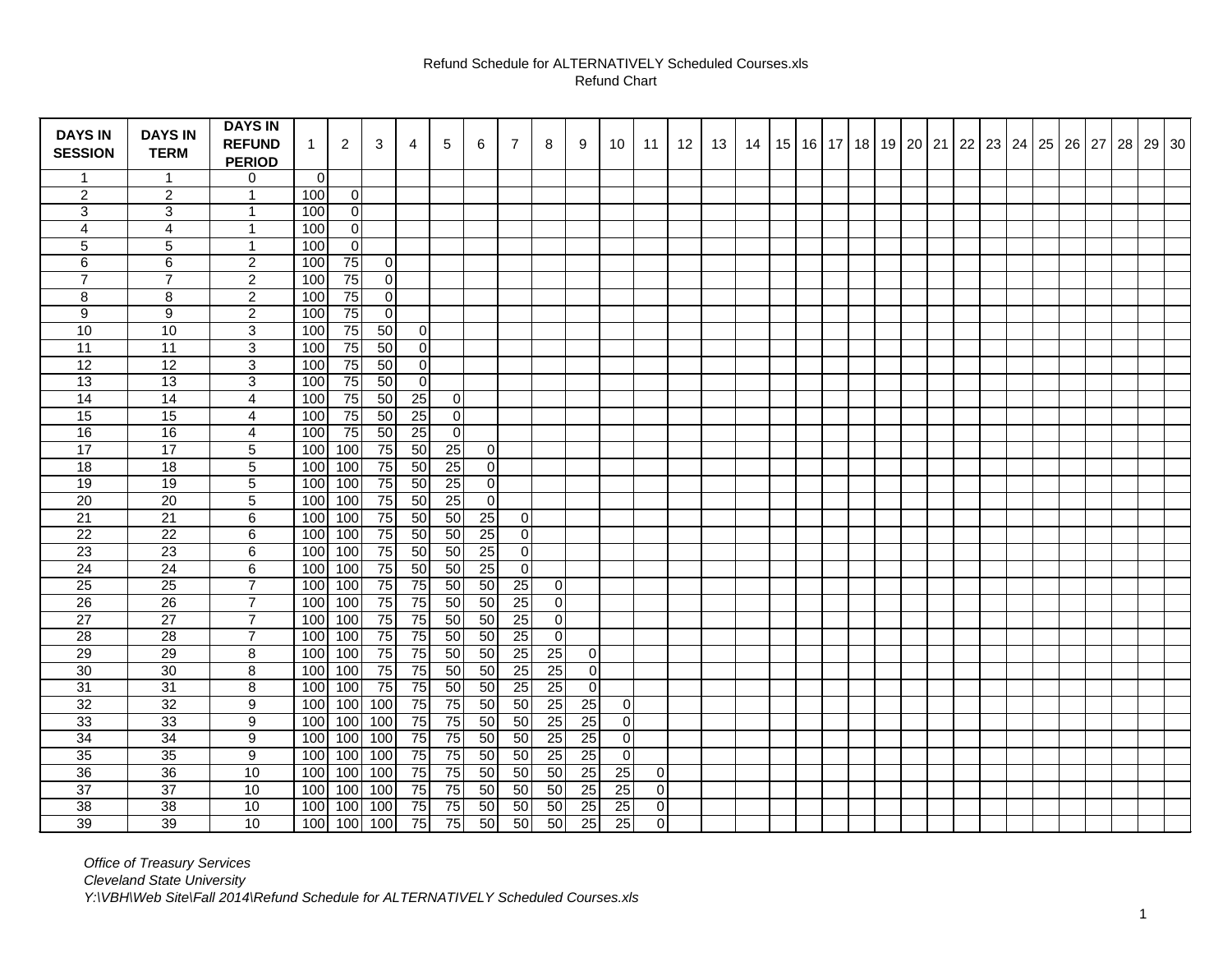## Refund Schedule for ALTERNATIVELY Scheduled Courses.xls Refund Chart

| <b>DAYS IN</b>  | <b>DAYS IN</b>  | <b>DAYS IN</b>  |     |              |         |                 |                 |                 |                 |                 |    |                 |                 |                 |                 |                  |                 |                 |                 |                    |                 |                 |                  |    |    |    |    |    |    |    |       |
|-----------------|-----------------|-----------------|-----|--------------|---------|-----------------|-----------------|-----------------|-----------------|-----------------|----|-----------------|-----------------|-----------------|-----------------|------------------|-----------------|-----------------|-----------------|--------------------|-----------------|-----------------|------------------|----|----|----|----|----|----|----|-------|
|                 |                 | <b>REFUND</b>   | 1   | $\mathbf{2}$ | 3       | 4               | 5               | 6               | $\overline{7}$  | 8               | 9  | 10              | 11              | 12              | 13              | 14               | 15              | 16 I            |                 | 17   18            | 19              | 20 21           |                  | 22 | 23 | 24 | 25 | 26 | 27 | 28 | 29 30 |
| <b>SESSION</b>  | <b>TERM</b>     | <b>PERIOD</b>   |     |              |         |                 |                 |                 |                 |                 |    |                 |                 |                 |                 |                  |                 |                 |                 |                    |                 |                 |                  |    |    |    |    |    |    |    |       |
| 40              | 40              | 11              | 100 | 100          | 100     | 75              | 75              | 75              | 50              | 50              | 50 | 25              | 25              | $\mathbf 0$     |                 |                  |                 |                 |                 |                    |                 |                 |                  |    |    |    |    |    |    |    |       |
| 41              | 41              | $\overline{11}$ | 100 | 100          | 100     | $\overline{75}$ | $\overline{75}$ | $\overline{75}$ | 50              | $\overline{50}$ | 50 | $\overline{25}$ | 25              | $\pmb{0}$       |                 |                  |                 |                 |                 |                    |                 |                 |                  |    |    |    |    |    |    |    |       |
| 42              | 42              | $\overline{11}$ | 100 | 100          | 100     | 75              | $\overline{75}$ | $\overline{75}$ | 50              | 50              | 50 | 25              | 25              | 0               |                 |                  |                 |                 |                 |                    |                 |                 |                  |    |    |    |    |    |    |    |       |
| 43              | 43              | 11              | 100 | 100          | 100     | 75              | 75              | 75              | 50              | 50              | 50 | 25              | 25              | $\mathbf 0$     |                 |                  |                 |                 |                 |                    |                 |                 |                  |    |    |    |    |    |    |    |       |
| 44              | 44              | 12              | 100 | 100          | 100     | 75              | 75              | 75              | 50              | 50              | 50 | 25              | 25              | 25              | 0               |                  |                 |                 |                 |                    |                 |                 |                  |    |    |    |    |    |    |    |       |
| 45              | 45              | 12              | 100 | 100          | 100     | 75              | 75              | 75              | 50              | 50              | 50 | $\overline{25}$ | 25              | 25              | 0               |                  |                 |                 |                 |                    |                 |                 |                  |    |    |    |    |    |    |    |       |
| 46              | 46              | $\overline{12}$ | 100 | 100          | 100     | 75              | 75              | 75              | 50              | 50              | 50 | 25              | 25              | $\overline{25}$ | 0               |                  |                 |                 |                 |                    |                 |                 |                  |    |    |    |    |    |    |    |       |
| 47              | 47              | 13              | 100 | 100          | 100     | 100             | 75              | 75              | $\overline{75}$ | 50              | 50 | 50              | $\overline{25}$ | 25              | 25              | $\overline{0}$   |                 |                 |                 |                    |                 |                 |                  |    |    |    |    |    |    |    |       |
| 48              | 48              | 13              | 100 | 100          | 100     | 100             | $75\,$          | 75              | 75              | 50              | 50 | 50              | 25              | 25              | 25              | $\overline{0}$   |                 |                 |                 |                    |                 |                 |                  |    |    |    |    |    |    |    |       |
| 49              | 49              | 13              | 100 | 100          | $100\,$ | 100             | $\overline{75}$ | 75              | 75              | 50              | 50 | 50              | 25              | $\overline{25}$ | 25              | $\boldsymbol{0}$ |                 |                 |                 |                    |                 |                 |                  |    |    |    |    |    |    |    |       |
| 50              | 50              | 13              | 100 | 100          | 100     | 100             | 75              | 75              | 75              | 50              | 50 | 50              | 25              | $\overline{25}$ | $\overline{25}$ | $\overline{0}$   |                 |                 |                 |                    |                 |                 |                  |    |    |    |    |    |    |    |       |
| 51              | 51              | 14              | 100 | 100          | 100     | 100             | 75              | 75              | 75              | 50              | 50 | 50              | 50              | $\overline{25}$ | 25              | 25               | $\pmb{0}$       |                 |                 |                    |                 |                 |                  |    |    |    |    |    |    |    |       |
| 52              | 52              | 14              | 100 | 100          | 100     | 100             | 75              | 75              | 75              | 50              | 50 | 50              | 50              | 25              | 25              | 25               | 0               |                 |                 |                    |                 |                 |                  |    |    |    |    |    |    |    |       |
| 53              | 53              | 14              | 100 | 100          | 100     | 100             | 75              | 75              | 75              | 50              | 50 | 50              | 50              | 25              | $\overline{25}$ | 25               | 0               |                 |                 |                    |                 |                 |                  |    |    |    |    |    |    |    |       |
| 54              | 54              | 14              | 100 | 100          | 100     | 100             | 75              | 75              | 75              | 75              | 50 | 50              | 50              | $\overline{25}$ | 25              | 25               | 0               |                 |                 |                    |                 |                 |                  |    |    |    |    |    |    |    |       |
| 55              | 55              | 15              | 100 | 100          | 100     | 100             | 75              | 75              | 75              | 75              | 50 | 50              | 50              | 50              | $\overline{25}$ | 25               | 25              | $\pmb{0}$       |                 |                    |                 |                 |                  |    |    |    |    |    |    |    |       |
| 56              | 56              | 15              | 100 | 100          | 100     | 100             | 75              | 75              | 75              | 75              | 50 | 50              | 50              | 50              | 25              | 25               | 25              | $\mathbf 0$     |                 |                    |                 |                 |                  |    |    |    |    |    |    |    |       |
| 57              | 57              | 15              | 100 | 100          | 100     | 100             | ${\bf 75}$      | 75              | 75              | 75              | 50 | 50              | 50              | 50              | $\overline{25}$ | 25               | 25              | $\mathbf 0$     |                 |                    |                 |                 |                  |    |    |    |    |    |    |    |       |
| 58              | 58              | 15              | 100 | 100          | $100\,$ | 100             | 75              | 75              | 75              | 75              | 50 | 50              | 50              | 50              | 25              | 25               | 25              | $\mathbf 0$     |                 |                    |                 |                 |                  |    |    |    |    |    |    |    |       |
| 59              | 59              | 16              | 100 | 100          | 100     | 100             | 75              | 75              | 75              | $\overline{75}$ | 50 | 50              | 50              | 50              | 25              | 25               | $\overline{25}$ | $\overline{25}$ | $\overline{0}$  |                    |                 |                 |                  |    |    |    |    |    |    |    |       |
| 60              | 60              | 16              | 100 | 100          | 100     | 100             | 75              | 75              | $\overline{75}$ | 75              | 50 | 50              | 50              | 50              | 25              | 25               | 25              | $\overline{25}$ | 0               |                    |                 |                 |                  |    |    |    |    |    |    |    |       |
| 61              | 61              | 16              | 100 | 100          | 100     | 100             | 75              | 75              | 75              | 75              | 50 | 50              | 50              | 50              | 25              | 25               | $\overline{25}$ | 25              | 0               |                    |                 |                 |                  |    |    |    |    |    |    |    |       |
| 62              | 62              | 16              | 100 | 100          | 100     | 100             | 75              | 75              | $\overline{75}$ | 75              | 50 | 50              | 50              | 50              | 25              | 25               | $\overline{25}$ | 25              | $\overline{0}$  |                    |                 |                 |                  |    |    |    |    |    |    |    |       |
| 63              | 63              | 17              | 100 | 100          | 100     | 100             | 100             | 75              | 75              | 75              | 75 | 50              | 50              | 50              | 50              | 25               | 25              | 25              | 25              | 0                  |                 |                 |                  |    |    |    |    |    |    |    |       |
| 64              | 64              | $\overline{17}$ | 100 | 100          | 100     | 100             | 100             | 75              | 75              | 75              | 75 | 50              | 50              | 50              | 50              | 25               | 25              | 25              | 25              | 0                  |                 |                 |                  |    |    |    |    |    |    |    |       |
| 65              | 65              | 17              | 100 | 100          | 100     | 100             | 100             | 75              | 75              | 75              | 75 | 50              | 50              | 50              | 50              | 25               | $\overline{25}$ | 25              | 25              | 0                  |                 |                 |                  |    |    |    |    |    |    |    |       |
| 66              | 66              | 18              | 100 | 100          | 100     | 100             | 100             | 75              | 75              | 75              | 75 | 50              | 50              | 50              | 50              | 50               | $\overline{25}$ | 25              |                 | $25$ 25            | 0               |                 |                  |    |    |    |    |    |    |    |       |
| 67              | 67              | 18              | 100 | 100          | 100     | 100             | 100             | 75              | 75              | 75              | 75 | 50              | 50              | 50              | 50              | 50               | $\overline{25}$ | 25              |                 | $\overline{25}$ 25 | $\mathbf 0$     |                 |                  |    |    |    |    |    |    |    |       |
| 68              | 68              | 18              | 100 | 100          | 100     | 100             | 100             | 75              | 75              | 75              | 75 | 50              | 50              | 50              | 50              | 50               | 25              | 25              |                 | $25$ 25            | $\mathbf 0$     |                 |                  |    |    |    |    |    |    |    |       |
| 69              | 69              | 18              | 100 | 100          | 100     | 100             | 100             | 75              | $\overline{75}$ | 75              | 75 | 50              | 50              | 50              | 50              | 50               | $\overline{25}$ | 25              | 25              | 25                 | $\mathbf 0$     |                 |                  |    |    |    |    |    |    |    |       |
| 70              | 70              | 19              | 100 | 100          | 100     | 100             | 100             | 75              | 75              | 75              | 75 | 75              | 50              | 50              | 50              | 50               | 50              | 25              |                 | $25$ 25            | 25              | 0               |                  |    |    |    |    |    |    |    |       |
| 71              | $\overline{71}$ | 19              | 100 | 100          | 100     | 100             | 100             | 75              | 75              | 75              | 75 | 75              | 50              | 50              | 50              | 50               | 50              | $\overline{25}$ |                 | $\overline{25}$ 25 | 25              | 0               |                  |    |    |    |    |    |    |    |       |
| 72              | 72              | 19              | 100 | 100          | 100     | 100             | 100             | 75              | 75              | 75              | 75 | 75              | 50              | 50              | 50              | 50               | 50              | 25              | 25              | 25                 | 25              | $\mathbf 0$     |                  |    |    |    |    |    |    |    |       |
| 73              | 73              | 19              | 100 | 100          | 100     | 100             | 100             | 75              | 75              | 75              | 75 | 75              | 50              | 50              | 50              | 50               | 50              | $\overline{25}$ | 25              | 25                 | $\overline{25}$ | $\pmb{0}$       |                  |    |    |    |    |    |    |    |       |
| 74              | 74              | 20              | 100 | 100          | 100     | 100             | 100             | 75              | 75              | 75              | 75 | 75              | 50              | 50              | 50              | 50               | 50              | 25              | 25              | $\overline{25}$    | $\overline{25}$ | $\overline{25}$ | $\pmb{0}$        |    |    |    |    |    |    |    |       |
| $\overline{75}$ | 75              | $\overline{20}$ | 100 | 100          | 100     | 100             | 100             | 75              | 75              | 75              | 75 | $\overline{75}$ | 50              | 50              | 50              | 50               | 50              | $\overline{25}$ | $\overline{25}$ | $\overline{25}$    | $\overline{25}$ | $\overline{25}$ | 0                |    |    |    |    |    |    |    |       |
| 76              | 76              | 20              | 100 | 100          | 100     | 100             | 100             | 75              | 75              | 75              | 75 | 75              | 50              | 50              | 50              | 50               | 50              | 25              | 25              | 25                 | 25              | 25              | $\pmb{0}$        |    |    |    |    |    |    |    |       |
| 77              | 77              | 20              | 100 | 100          | 100     | 100             | 100             | $\overline{75}$ | $\overline{75}$ | 75              | 75 | $\overline{75}$ | 50              | 50              | 50              | 50               | 50              | 25              | 25              | 25                 | 25              | $\overline{25}$ | $\boldsymbol{0}$ |    |    |    |    |    |    |    |       |
| 78              | 78              | 21              | 100 | 100          | 100     | 100             | 100             | 100             | 75              | 75              | 75 | 75              | $\overline{75}$ | 50              | 50              | 50               | 50              | 50              | 25              | 25                 | 25              | 25              | 25               | 0  |    |    |    |    |    |    |       |